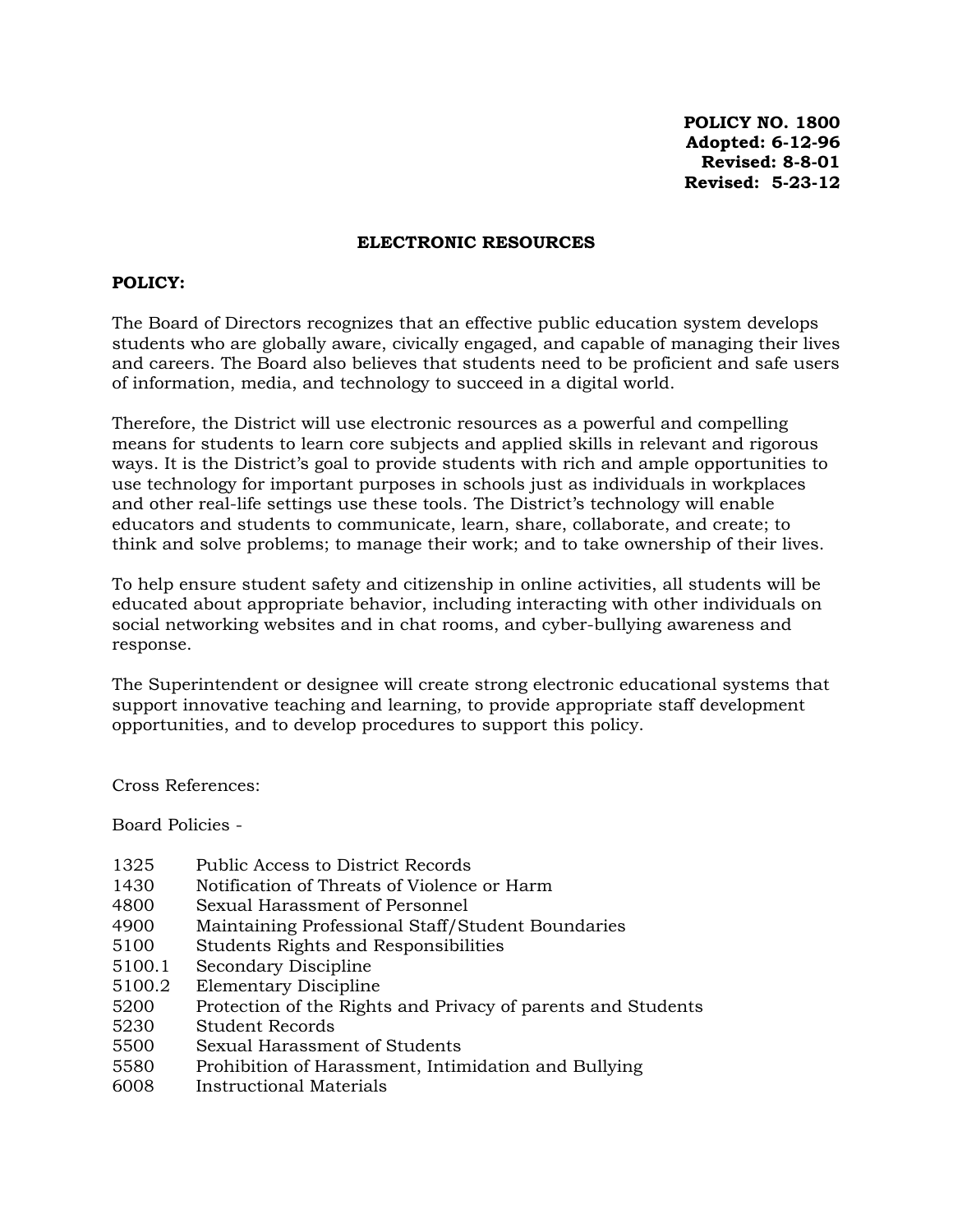Legal References:

| 18 USC SS 2510-2522 | Electronic Communication Privacy Act                    |
|---------------------|---------------------------------------------------------|
| Pub. L. No. 110-385 | Protecting Children in the 21 <sup>st</sup> Century Act |

Management Resources:

*Policy News,* February 2012

*Policy News*, June 2008 Electronic Resources *Policy News*, June 2001 Congress Requires Internet Blocking at School *Policy News*, August 1998Permission required to review e-mail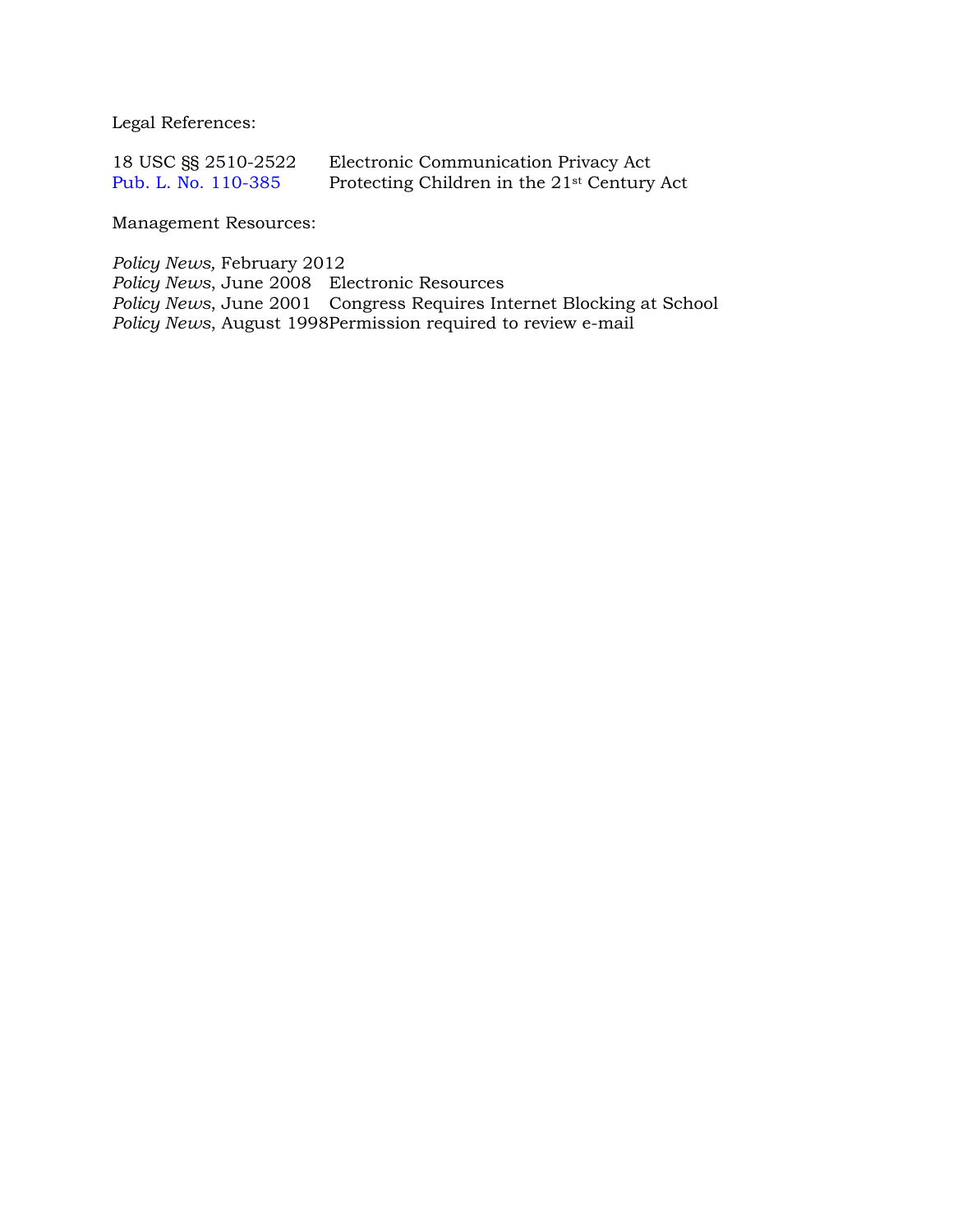**POLICY NO. 1800 Adopted: 6-12-96 Revised: 8-8-01 Revised: 2-23-11 Revised: 5-23-12**

#### **ELECTRONIC RESOURCES**

#### **PROCEDURES:**

These procedures are written to support the Electronic Resources policy of the Board of Directors and to promote positive and effective digital citizenship among students and staff. Digital citizenship represents more than technology literacy. Successful technologically fluent digital citizens live safely and civilly in an increasingly digital world. They recognize that information posted on the Internet is public and permanent and can have a long-term impact on an individual's life and career. Expectations for student and staff behavior online are no different than face-to-face interactions.

### **NETWORK**

The district network includes wired and wireless computers and peripheral equipment, files and storage, e-mail and Internet content (blogs, web sites, web mail, groups, wikis, etc.). The District reserves the right to prioritize the use of, and access to, the network. All use of the network must support education and research and be consistent with the mission of the district.

### **ACCEPTABLE NETWORK USE BY STAFF AND STUDENTS**

- Creation of files, projects, videos, web pages, and podcasts using network resources in support of educational research;
- Participation in blogs, wikis, bulletin boards, social networking sites, and groups and the creation of content for podcasts, e-mail, and web pages that support educational research;
- With parental permission, the online publication of original educational material, curriculum related materials, and student work. Sources outside the classroom or school must be cited appropriately;
- Staff use of the network for incidental personal use in accordance with all district policies and guidelines;
- Connection of personal electronic devices (wired or wireless) including portable devices with network capabilities to the district network after checking with the District's Technology Director or designee to confirm that the device is equipped with up-to-date virus software, a compatible network card, and is configured properly. Connection of any personal electronic device is subject to all procedures in this document.

## **UNACCEPTABLE NETWORK USE BY STAFF AND STUDENTS**

- Personal gain, commercial solicitation, and compensation of any kind;
- Actions that result in liability or cost incurred by the district;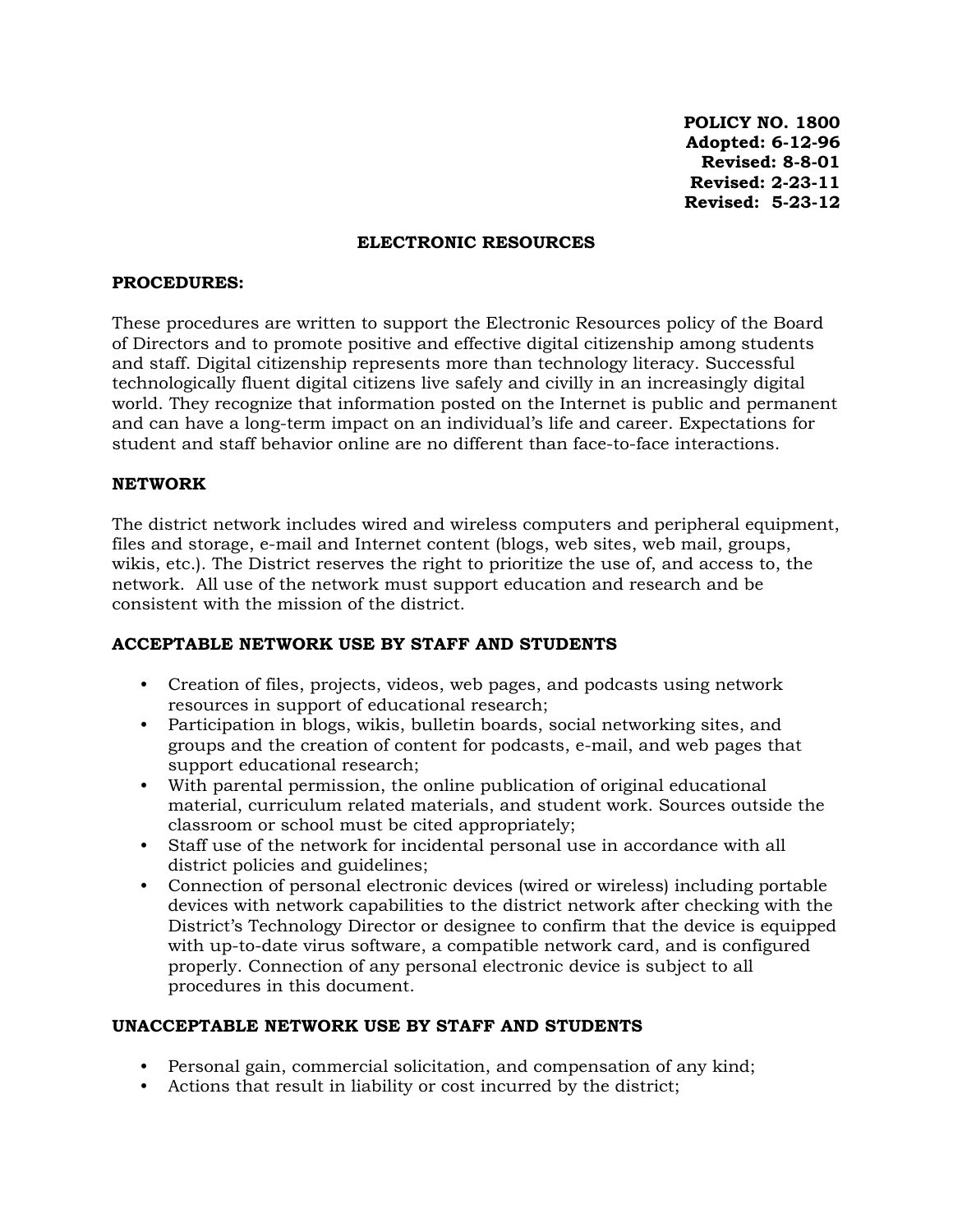- Downloading, installation and use of games, audio files, video files, or other applications (including shareware or freeware) without permission or approval from the Superintendent or designee;
- Support or opposition for ballot measures, candidates, and any other political activity;
- Hacking, cracking, vandalizing, the introduction of viruses, worms, Trojan horses, time bombs, and changes to hardware, software, and monitoring tools;
- Unauthorized access to other district computers, networks, and information systems;
- Cyber-bullying, hate mail, defamation, harassment of any kind, discriminatory jokes and remarks;
- Information posted, sent, or stored online that could endanger others (e.g., bomb construction, drug manufacturing);
- Accessing, uploading, downloading, storage and distribution of obscene, pornographic, or sexually explicit material;
- Attaching unauthorized equipment to the district network. Any such equipment will be confiscated and additional disciplinary action may be taken;
- Intentionally wasting limited resources.

The District will not be responsible for any damages suffered by any user, including but not limited to, loss of data resulting from delays, non-deliveries, mis-deliveries, or service interruptions caused by its own negligence or any other errors or omissions. The District will not be responsible for unauthorized financial obligations resulting from the use of, or access to, the District's computer network or the Internet.

# **INTERNET SAFETY**

## **Personal Information and Inappropriate Content**

- Students and staff should not reveal personal information, including a home address and phone number, on web sites, blogs, podcasts, videos, social networking sites, wikis, e-mail, or as content on any other electronic medium*;*
- Students and staff should not reveal personal information about another individual on any electronic medium without first obtaining permission;
- No student pictures or names can be published on any public class, school, or district web site unless the appropriate permission has been obtained according to district policy; and
- If students encounter dangerous or inappropriate information or messages, they should notify the appropriate school authority.

# **FILTERING AND MONITORING**

Filtering software is used to block or filter access to visual depictions that are obscene and all child pornography in accordance with the Children's Internet Protection Act (CIPA). Other objectionable material could be filtered. The determination of what constitutes "other objectionable" material is a local decision.

• Filtering software is not 100% effective. While filters make it more difficult for objectionable material to be received or accessed, filters are not a solution in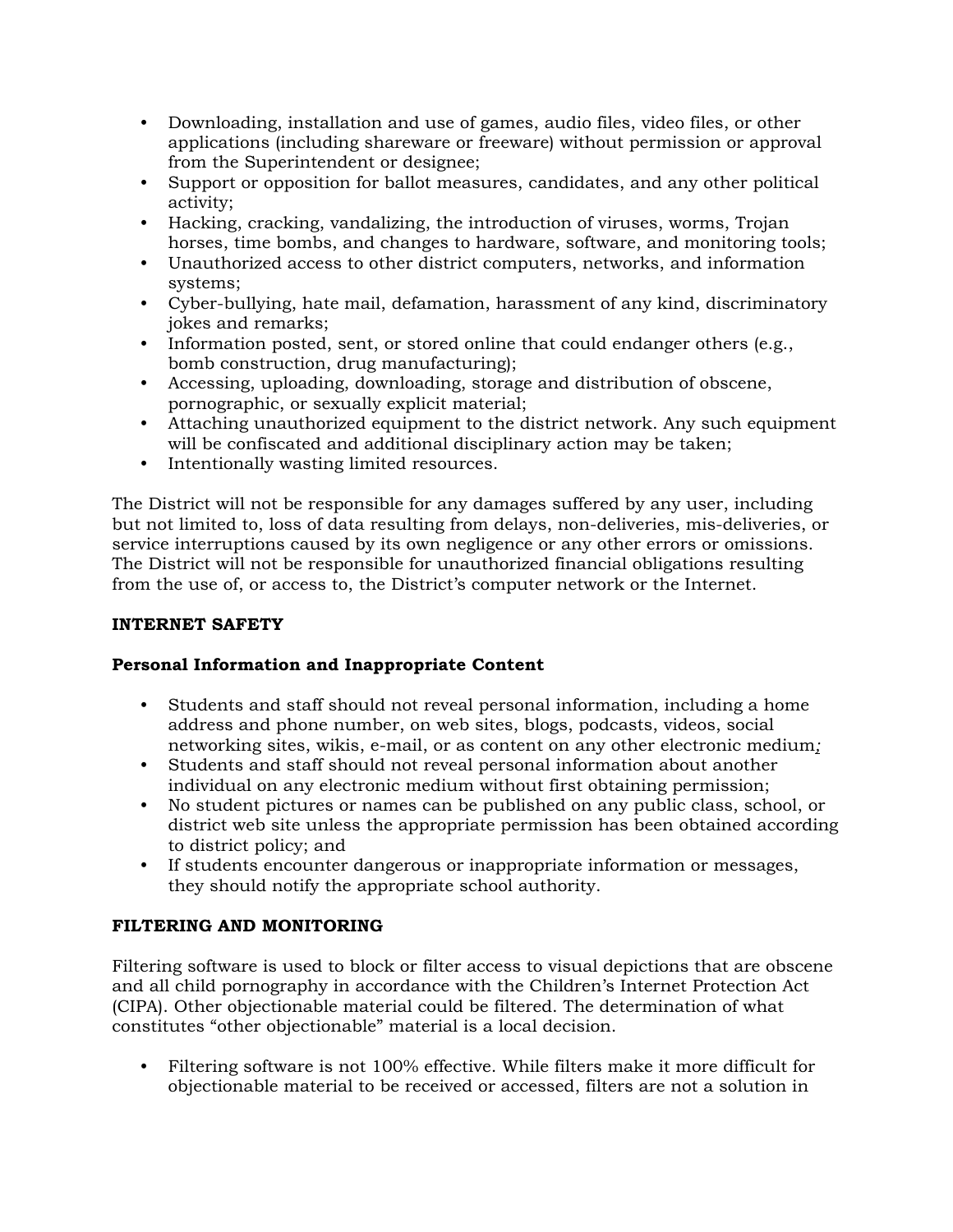themselves. Every user must take responsibility for his or her use of the network and Internet and avoid objectionable sites;

- Any attempts to defeat or bypass the District's Internet filter or conceal Internet activity are prohibited: (e.g., proxies, https, special ports, modifications to district browser settings, and any other techniques designed to evade filtering or enable the publication of inappropriate content);
- E-mail inconsistent with the educational and research mission of the District will be considered SPAM and blocked from entering district e-mail boxes;
- The District will provide appropriate adult supervision of Internet use. The first line of defense in controlling access by minors to inappropriate material on the Internet is deliberate and consistent monitoring of student access to district devices;
- Staff members who supervise students, control electronic equipment, or have occasion to observe student use of said equipment online, must make a reasonable effort to monitor the use of this equipment to assure that student use conforms to the mission and goals of the district; and
- Staff must make a reasonable effort to become familiar with the Internet and to monitor, instruct, and assist effectively.

# **INTERNET SAFETY INSTRUCTION**

All students will be educated about appropriate online behavior, including interacting with other individuals on social networking websites and in chat rooms, and cyberbullying awareness and response.

- Age appropriate materials will be made available for use across grade levels.
- Training on online safety issues and materials implementation will be made available for administration, staff, and families.

## **COPYRIGHT**

Downloading, copying, duplicating and distributing software, music, sound files, movies, images, or other copyrighted materials without the specific written permission of the copyright owner is generally prohibited. However, the duplication and distribution of materials for educational purposes is permitted when such duplication and distribution falls within the Fair Use Doctrine of the United States Copyright Law (Title 17, USC) and content is cited appropriately.

## **OWNERSHIP OF WORK**

All work completed by employees as part of their employment will be considered property of the District. The District will own any and all rights to such work including any and all derivative works, unless there is a written agreement to the contrary.

All work completed by students as part of the regular instructional program is owned by the student as soon as it is created, unless such work is created while the student is acting as an employee of the school system or unless such work has been paid for under a written agreement with the school system. If under an agreement with the District, the work will be considered the property of the District. Staff members must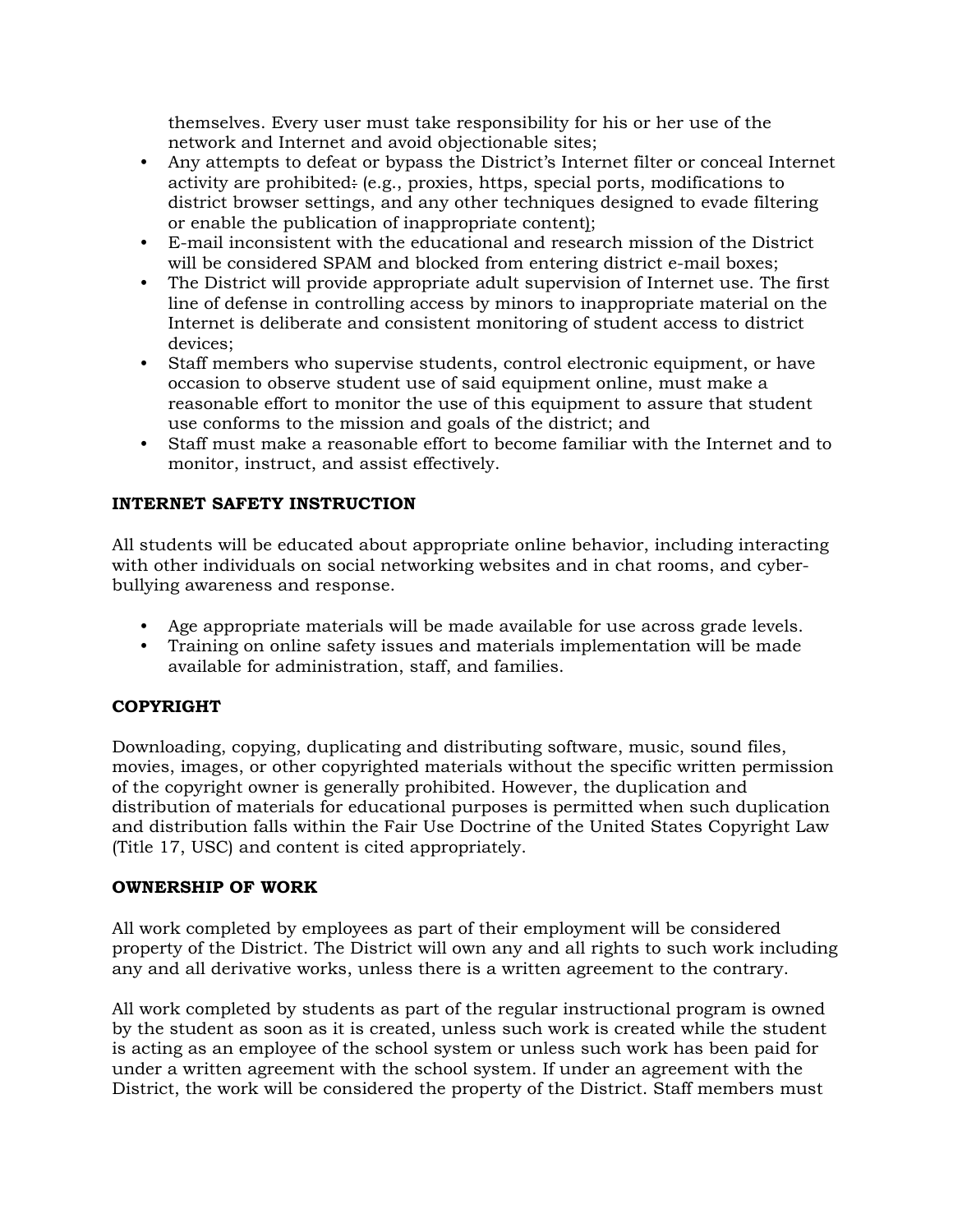obtain a student's permission prior to distributing his/her work to parties outside the school.

# **NETWORK SECURITY AND PRIVACY**

## **Network Security**

Passwords are the first level of security for a user account. System logins and accounts are to be used only by the authorized owner of the account for authorized district purposes. Students and staff are responsible for all activity on their account and must not share their account password.

The following procedures are designed to safeguard network user accounts:

- Change passwords according to district policy;
- Do not use another user's account;
- Do not insert passwords into e-mail or other communications;
- If you write down your user account password, keep it in a secure location;
- Do not store passwords in a file without encryption;
- Do not use the "remember password" feature of Internet browsers; and
- Lock the screen, or log off, if leaving the computer.

### **Student Data is Confidential**

District staff must maintain the confidentiality of student data in accordance with the Family Educational Rights and Privacy Act (FERPA).

### **No Expectation of Privacy**

The District provides the network system, e-mail, and Internet access as a tool for education and research in support of the District's mission. The District reserves the right to monitor, inspect, copy, review and store, without prior notice, information about the content and usage of:

- The network;
- User files and disk space utilization;
- User applications and bandwidth utilization;
- User document files, folders, and electronic communications;
- E-mail;
- Internet access; and
- Any and all information transmitted or received in connection with network and e-mail use.

No student or staff user should have any expectation of privacy when using the District's network. Communications may not be encrypted so as to avoid a security review. The District reserves the right to disclose any electronic messages to law enforcement officials or third parties as appropriate. All documents are subject to the public records disclosure laws of the state of Washington.

### **Archive and Backup**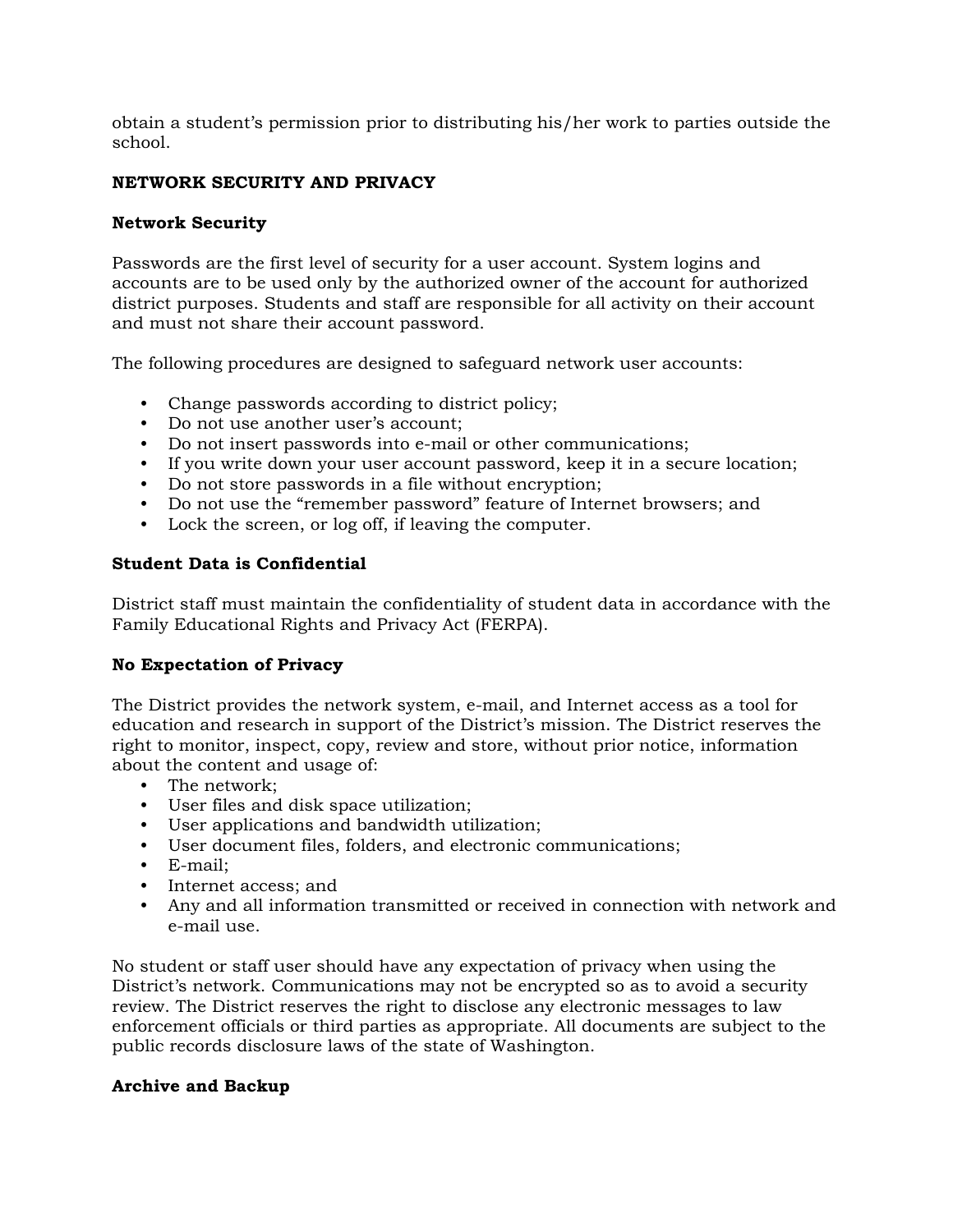Backup is made of all district e-mail correspondence for purposes of public disclosure and disaster recovery. Barring power outage or intermittent technical issues, staff and student files are backed up on district servers regularly. Refer to the District's retention policy for specific records retention requirements.

## **Disciplinary Action**

All users of the District's electronic resources are required to comply with the District's policy and procedures (and agree to abide by the provisions set forth in the District's user agreement). Violation of any of the conditions of use explained in the District's user agreement, Electronic Resources Policy, or in these procedures could be cause for disciplinary action, including suspension or expulsion from school, and suspension or revocation of network and computer access privileges.